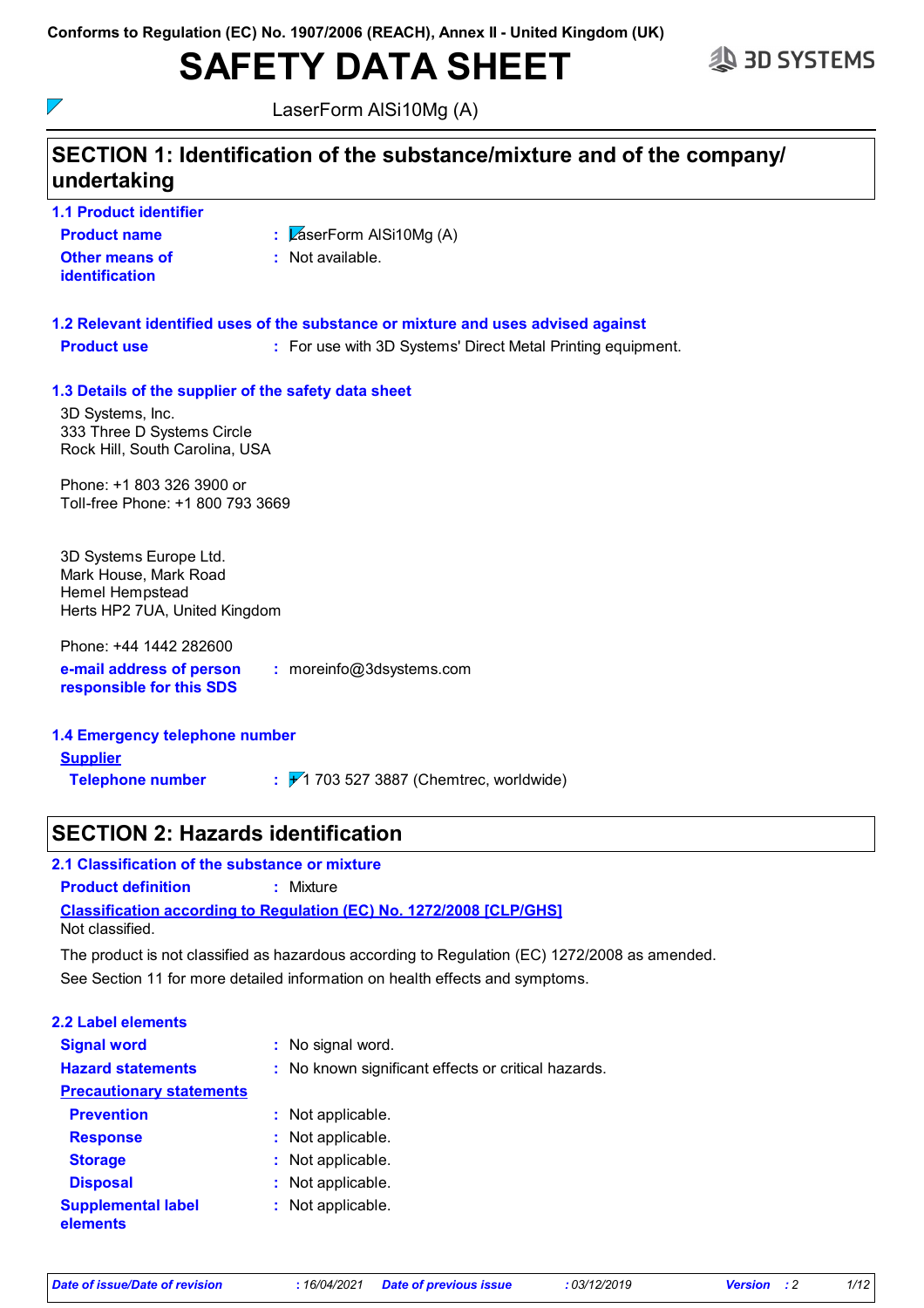## **SECTION 2: Hazards identification**

**2.3 Other hazards**

**for PBT or vPvB according :** This mixture does not contain any substances that are assessed to be a PBT or a vPvB.

**Other hazards which do : not result in classification**

**Product meets the criteria** 

**to Regulation (EC) No. 1907/2006, Annex XIII**

: May form explosible dust-air mixture if dispersed.

## **SECTION 3: Composition/information on ingredients**

| <b>3.2 Mixtures</b>              | Mixture                                                                             |               |                                                                            |             |
|----------------------------------|-------------------------------------------------------------------------------------|---------------|----------------------------------------------------------------------------|-------------|
| <b>Product/ingredient name</b>   | <b>Identifiers</b>                                                                  | $\frac{9}{6}$ | <b>Regulation (EC) No. 1272/2008</b><br>[CLP]                              | <b>Type</b> |
| Aluminium powder<br>(stabilized) | REACH #: 01-2119529243-45<br>EC: 231-072-3<br>CAS: 7429-90-5<br>Index: 013-002-00-1 | ≥75 - ≤90     | Flam. Sol. 1, H228<br>Water-react. 2, H261                                 | $[2]$       |
| silicon                          | EC: 231-130-8<br>CAS: 7440-21-3                                                     | $≥10 - ≤25$   | Not classified.                                                            | $[2]$       |
|                                  |                                                                                     |               | See Section 16 for the full text<br>of the H statements declared<br>above. |             |

There are no additional ingredients present which, within the current knowledge of the supplier and in the concentrations applicable, are classified as hazardous to health or the environment, are PBTs, vPvBs or Substances of equivalent concern, or have been assigned a workplace exposure limit and hence require reporting in this section.

**Type** 

[1] Substance classified with a health or environmental hazard

[2] Substance with a workplace exposure limit

[3] Substance meets the criteria for PBT according to Regulation (EC) No. 1907/2006, Annex XIII

[4] Substance meets the criteria for vPvB according to Regulation (EC) No. 1907/2006, Annex XIII

[5] Substance of equivalent concern

[6] Additional disclosure due to company policy

Occupational exposure limits, if available, are listed in Section 8.

### **SECTION 4: First aid measures**

| <b>4.1 Description of first aid measures</b> |                                                                                                                                                                                                                                                                                                                                                        |
|----------------------------------------------|--------------------------------------------------------------------------------------------------------------------------------------------------------------------------------------------------------------------------------------------------------------------------------------------------------------------------------------------------------|
| <b>Eye contact</b>                           | : Immediately flush eyes with plenty of water, occasionally lifting the upper and lower<br>eyelids. Check for and remove any contact lenses. Get medical attention if irritation<br>occurs.                                                                                                                                                            |
| <b>Inhalation</b>                            | : Remove victim to fresh air and keep at rest in a position comfortable for breathing.<br>Get medical attention if symptoms occur.                                                                                                                                                                                                                     |
| <b>Skin contact</b>                          | : Flush contaminated skin with plenty of water. Remove contaminated clothing and<br>shoes. Get medical attention if symptoms occur.                                                                                                                                                                                                                    |
| <b>Ingestion</b>                             | : Wash out mouth with water. Remove victim to fresh air and keep at rest in a position<br>comfortable for breathing. If material has been swallowed and the exposed person is<br>conscious, give small quantities of water to drink. Do not induce vomiting unless<br>directed to do so by medical personnel. Get medical attention if symptoms occur. |
| <b>Protection of first-aiders</b>            | : No action shall be taken involving any personal risk or without suitable training.                                                                                                                                                                                                                                                                   |

### **4.2 Most important symptoms and effects, both acute and delayed**

| Date of issue/Date of revision | : 16/04/2021 Date of previous issue | 03/12/2019 | <b>Version</b> : 2 | 2/12 |
|--------------------------------|-------------------------------------|------------|--------------------|------|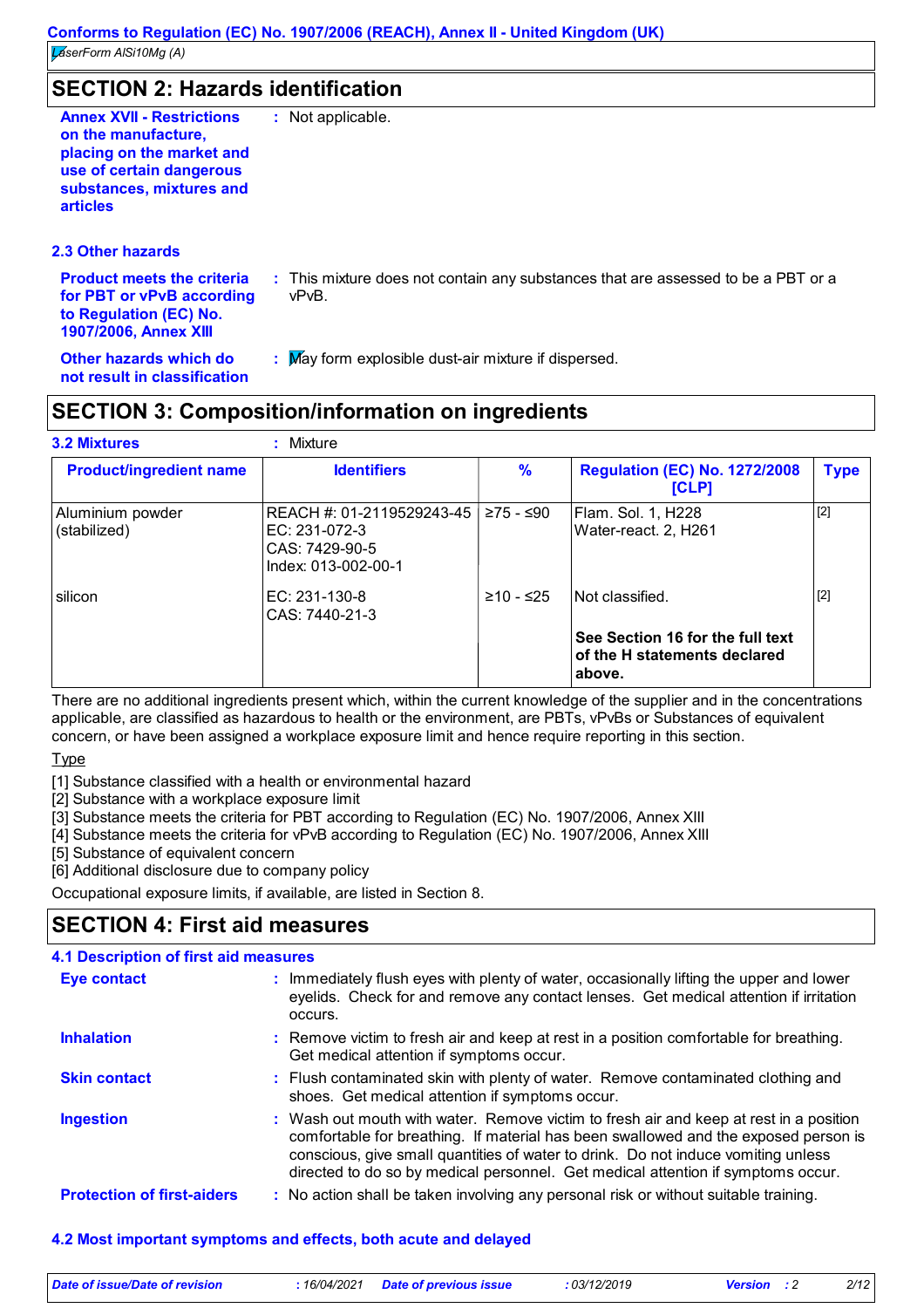## **SECTION 4: First aid measures**

| <b>Potential acute health effects</b> |                                                                                                                                             |
|---------------------------------------|---------------------------------------------------------------------------------------------------------------------------------------------|
| Eye contact                           | : Exposure to airborne concentrations above statutory or recommended exposure<br>limits may cause irritation of the eyes.                   |
| <b>Inhalation</b>                     | : Exposure to airborne concentrations above statutory or recommended exposure<br>limits may cause irritation of the nose, throat and lungs. |
| <b>Skin contact</b>                   | : No known significant effects or critical hazards.                                                                                         |
| <b>Ingestion</b>                      | : No known significant effects or critical hazards.                                                                                         |
| <b>Over-exposure signs/symptoms</b>   |                                                                                                                                             |
| Eye contact                           | : Adverse symptoms may include the following:<br>irritation<br>redness                                                                      |
| <b>Inhalation</b>                     | : Adverse symptoms may include the following:<br>respiratory tract irritation<br>coughing                                                   |
| <b>Skin contact</b>                   | : No specific data.                                                                                                                         |
| <b>Ingestion</b>                      | : No specific data.                                                                                                                         |
|                                       | 4.3 Indication of any immediate medical attention and special treatment needed                                                              |
| <b>Notes to physician</b>             | : Treat symptomatically. Contact poison treatment specialist immediately if large                                                           |

quantities have been ingested or inhaled.

**:** No specific treatment.

## **SECTION 5: Firefighting measures**

**Specific treatments**

| 5.1 Extinguishing media                                   |                                                                                                                                                                                                                                                                                                                                                                     |
|-----------------------------------------------------------|---------------------------------------------------------------------------------------------------------------------------------------------------------------------------------------------------------------------------------------------------------------------------------------------------------------------------------------------------------------------|
| <b>Suitable extinguishing</b><br>media                    | : Use approved Class D extinguisher or smother with dry sand, dry clay or dry ground<br>limestone. Use an extinguishing agent suitable for the surrounding fire.                                                                                                                                                                                                    |
| <b>Unsuitable extinguishing</b><br>media                  | $\therefore$ CO <sub>2</sub> , water, ABC powder and foam.                                                                                                                                                                                                                                                                                                          |
| 5.2 Special hazards arising from the substance or mixture |                                                                                                                                                                                                                                                                                                                                                                     |
| <b>Hazards from the</b><br>substance or mixture           | : May form explosible dust-air mixture if dispersed.                                                                                                                                                                                                                                                                                                                |
| <b>Hazardous combustion</b><br>products                   | : Decomposition products may include the following materials:<br>metal oxide/oxides                                                                                                                                                                                                                                                                                 |
| <b>5.3 Advice for firefighters</b>                        |                                                                                                                                                                                                                                                                                                                                                                     |
| <b>Special protective actions</b><br>for fire-fighters    | : Promptly isolate the scene by removing all persons from the vicinity of the incident if<br>there is a fire. No action shall be taken involving any personal risk or without suitable<br>training.                                                                                                                                                                 |
| <b>Special protective</b><br>equipment for fire-fighters  | Fire-fighters should wear appropriate protective equipment and self-contained<br>breathing apparatus (SCBA) with a full face-piece operated in positive pressure<br>mode. Clothing for fire-fighters (including helmets, protective boots and gloves)<br>conforming to European standard EN 469 will provide a basic level of protection for<br>chemical incidents. |
| <b>Additional information</b><br>(Explosibility)          | : May form explosible dust-air mixture if dispersed.                                                                                                                                                                                                                                                                                                                |
|                                                           | Kst Value: 103 bar m/s - Class ST1                                                                                                                                                                                                                                                                                                                                  |
|                                                           | Minimum ignition energy (mJ): 1000 to 10000                                                                                                                                                                                                                                                                                                                         |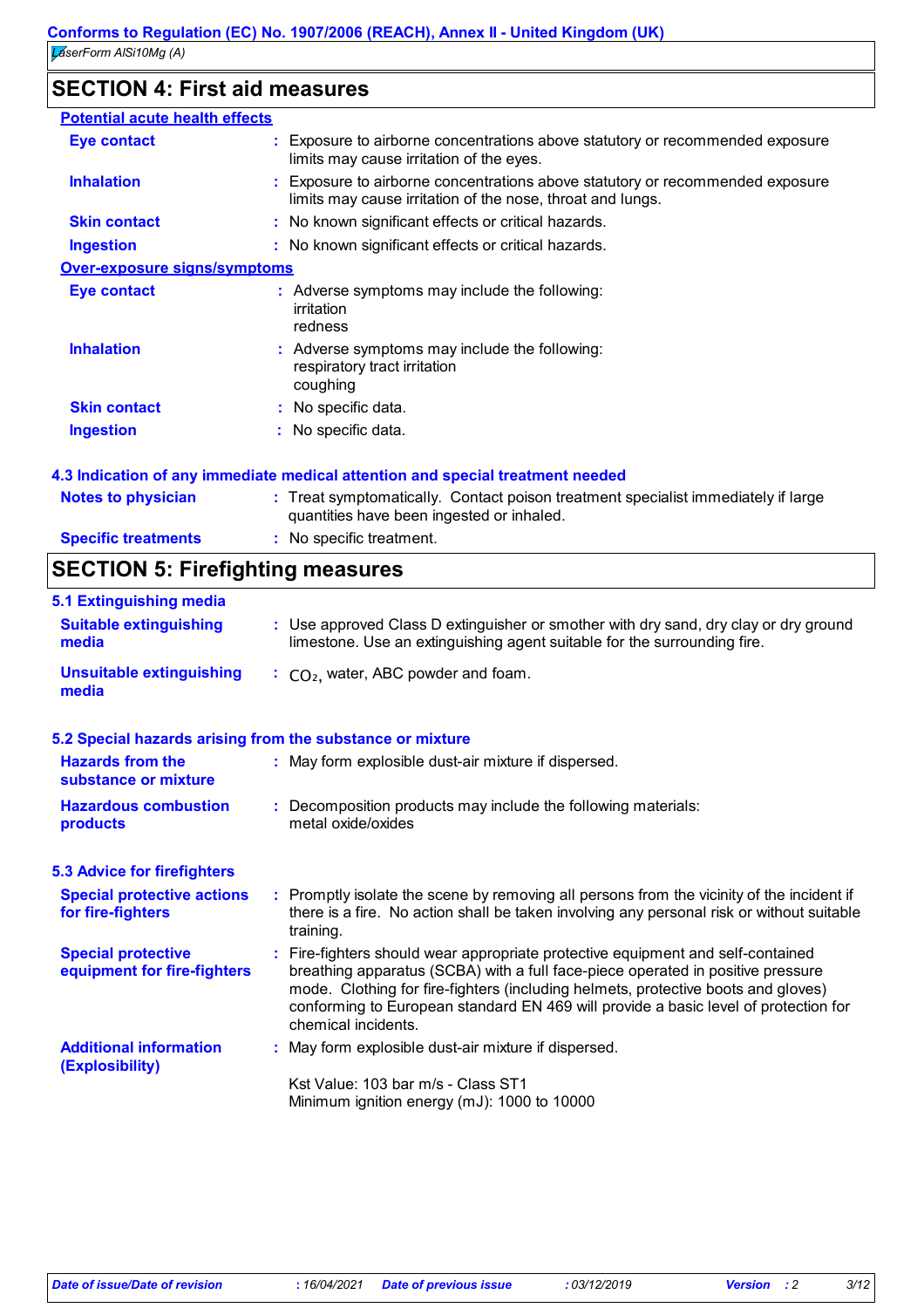## **SECTION 6: Accidental release measures**

|                                                          | 6.1 Personal precautions, protective equipment and emergency procedures                                                                                                                                                                                                                                                                                                                                                                                                                                                                                                                                                                     |
|----------------------------------------------------------|---------------------------------------------------------------------------------------------------------------------------------------------------------------------------------------------------------------------------------------------------------------------------------------------------------------------------------------------------------------------------------------------------------------------------------------------------------------------------------------------------------------------------------------------------------------------------------------------------------------------------------------------|
| For non-emergency<br>personnel                           | : No action shall be taken involving any personal risk or without suitable training.<br>Evacuate surrounding areas. Keep unnecessary and unprotected personnel from<br>entering. Do not touch or walk through spilt material. Avoid breathing dust. Put on<br>appropriate personal protective equipment.                                                                                                                                                                                                                                                                                                                                    |
| For emergency responders                                 | If specialised clothing is required to deal with the spillage, take note of any<br>information in Section 8 on suitable and unsuitable materials. See also the<br>information in "For non-emergency personnel".                                                                                                                                                                                                                                                                                                                                                                                                                             |
| <b>6.2 Environmental</b><br>precautions                  | : Avoid dispersal of spilt material and runoff and contact with soil, waterways, drains<br>and sewers. Inform the relevant authorities if the product has caused environmental<br>pollution (sewers, waterways, soil or air).                                                                                                                                                                                                                                                                                                                                                                                                               |
| 6.3 Methods and material for containment and cleaning up |                                                                                                                                                                                                                                                                                                                                                                                                                                                                                                                                                                                                                                             |
| <b>Small spill</b>                                       | : Move containers from spill area. Use spark-proof tools and explosion-proof<br>equipment. Avoid dust generation. Do not dry sweep. Use only vacuum cleaners<br>equipped with a wet separator system and a grounding cable (ATEX, Hazardous<br>locations certified / Suitable for use with Group E (IIIC) Conductive Dusts / Suitable<br>for use in Class 2, Division II (Zone 22) locations or better). Place spilled material in<br>a designated, labeled waste container. Dispose of via a licensed waste disposal<br>contractor.                                                                                                        |
| <b>Large spill</b>                                       | : Move containers from spill area. Use spark-proof tools and explosion-proof<br>equipment. Approach the release from upwind. Prevent entry into sewers, water<br>courses, basements or confined areas. Avoid dust generation. Do not dry sweep.<br>Use only vacuum cleaners equipped with a wet separator system and a grounding<br>cable (ATEX, Hazardous locations certified / Suitable for use with Group E (IIIC)<br>Conductive Dusts / Suitable for use in Class 2, Division II (Zone 22) locations or<br>better). Avoid creating dusty conditions and prevent wind dispersal. Dispose of via a<br>licensed waste disposal contractor. |
| <b>6.4 Reference to other</b><br><b>sections</b>         | : See Section 1 for emergency contact information.<br>See Section 8 for information on appropriate personal protective equipment.<br>See Section 13 for additional waste treatment information.                                                                                                                                                                                                                                                                                                                                                                                                                                             |

## **SECTION 7: Handling and storage**

### **7.1 Precautions for safe handling**

| <b>Protective measures</b>                       | : Put on appropriate personal protective equipment (see Section 8). Avoid breathing<br>dust.                                                                                                                                                                                                                                                                  |
|--------------------------------------------------|---------------------------------------------------------------------------------------------------------------------------------------------------------------------------------------------------------------------------------------------------------------------------------------------------------------------------------------------------------------|
| <b>Advice on general</b><br>occupational hygiene | : Eating, drinking and smoking should be prohibited in areas where this material is<br>handled, stored and processed. Workers should wash hands and face before eating,<br>drinking and smoking. Remove contaminated clothing and protective equipment<br>before entering eating areas. See also Section 8 for additional information on<br>hygiene measures. |

### **7.2 Conditions for safe storage, including any incompatibilities**

Store in accordance with local regulations. Store in original container protected from direct sunlight in a dry, cool and well-ventilated area, away from incompatible materials (see Section 10) and food and drink. Keep container tightly closed and sealed until ready for use. Containers that have been opened must be carefully resealed and kept upright to prevent leakage. Do not store in unlabelled containers. Use appropriate containment to avoid environmental contamination. See Section 10 for incompatible materials before handling or use.

### **7.3 Specific end use(s)**

Section 7. Handling and storage: The information in this section contains generic advice and guidance.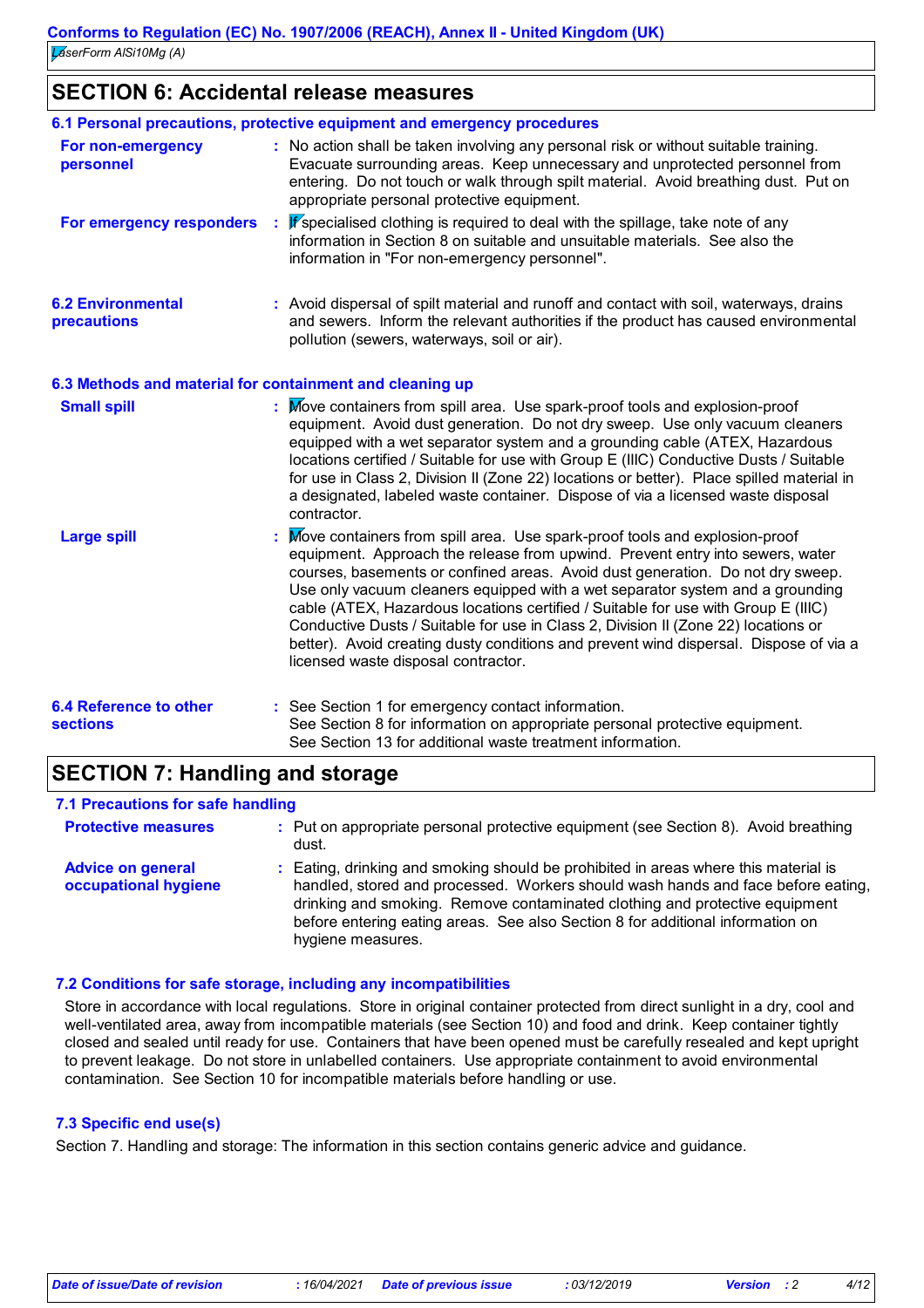*LaserForm AlSi10Mg (A)*

## **SECTION 8: Exposure controls/personal protection**

The information in this section contains generic advice and guidance. Information is provided based on typical anticipated uses of the product. Additional measures might be required for bulk handling or other uses that could significantly increase worker exposure or environmental releases.

### **8.1 Control parameters**

### **Occupational exposure limits**

| <b>Product/ingredient name</b>                           |                              | <b>Exposure limit values</b>                                                                                                                                        |                                                                                                                                                                                                                                    |                                                                                                                                                                                                                                                                                                                                                                                                                                                                                                                                                                                                                                                                                                                                                                                 |      |  |
|----------------------------------------------------------|------------------------------|---------------------------------------------------------------------------------------------------------------------------------------------------------------------|------------------------------------------------------------------------------------------------------------------------------------------------------------------------------------------------------------------------------------|---------------------------------------------------------------------------------------------------------------------------------------------------------------------------------------------------------------------------------------------------------------------------------------------------------------------------------------------------------------------------------------------------------------------------------------------------------------------------------------------------------------------------------------------------------------------------------------------------------------------------------------------------------------------------------------------------------------------------------------------------------------------------------|------|--|
| Aluminium powder (stabilized)                            |                              | EH40/2005 WELs (United Kingdom (UK), 1/2020).<br>TWA: 10 mg/m <sup>3</sup> 8 hours. Form: inhalable dust<br>TWA: 4 mg/m <sup>3</sup> 8 hours. Form: respirable dust |                                                                                                                                                                                                                                    |                                                                                                                                                                                                                                                                                                                                                                                                                                                                                                                                                                                                                                                                                                                                                                                 |      |  |
| silicon                                                  |                              |                                                                                                                                                                     | EH40/2005 WELs (United Kingdom (UK), 1/2020).<br>TWA: 10 mg/m <sup>3</sup> 8 hours. Form: inhalable dust<br>TWA: 4 mg/m <sup>3</sup> 8 hours. Form: respirable dust                                                                |                                                                                                                                                                                                                                                                                                                                                                                                                                                                                                                                                                                                                                                                                                                                                                                 |      |  |
| <b>Recommended monitoring</b><br>procedures<br>required. |                              |                                                                                                                                                                     | : If this product contains ingredients with exposure limits, personal, workplace<br>exposure to chemical and biological agents) European Standard EN 482<br>for the measurement of chemical agents) Reference to national guidance | atmosphere or biological monitoring may be required to determine the effectiveness<br>of the ventilation or other control measures and/or the necessity to use respiratory<br>protective equipment. Reference should be made to monitoring standards, such as<br>the following: European Standard EN 689 (Workplace atmospheres - Guidance for<br>the assessment of exposure by inhalation to chemical agents for comparison with<br>limit values and measurement strategy) European Standard EN 14042 (Workplace<br>atmospheres - Guide for the application and use of procedures for the assessment of<br>(Workplace atmospheres - General requirements for the performance of procedures<br>documents for methods for the determination of hazardous substances will also be |      |  |
| <b>DNELS/DMELS</b>                                       |                              |                                                                                                                                                                     |                                                                                                                                                                                                                                    |                                                                                                                                                                                                                                                                                                                                                                                                                                                                                                                                                                                                                                                                                                                                                                                 |      |  |
| No DNELs/DMELs available.                                |                              |                                                                                                                                                                     |                                                                                                                                                                                                                                    |                                                                                                                                                                                                                                                                                                                                                                                                                                                                                                                                                                                                                                                                                                                                                                                 |      |  |
| <b>PNECs</b>                                             |                              |                                                                                                                                                                     |                                                                                                                                                                                                                                    |                                                                                                                                                                                                                                                                                                                                                                                                                                                                                                                                                                                                                                                                                                                                                                                 |      |  |
| No PNECs available                                       |                              |                                                                                                                                                                     |                                                                                                                                                                                                                                    |                                                                                                                                                                                                                                                                                                                                                                                                                                                                                                                                                                                                                                                                                                                                                                                 |      |  |
| <b>8.2 Exposure controls</b>                             |                              |                                                                                                                                                                     |                                                                                                                                                                                                                                    |                                                                                                                                                                                                                                                                                                                                                                                                                                                                                                                                                                                                                                                                                                                                                                                 |      |  |
| <b>Appropriate engineering</b><br>controls               |                              | recommended or statutory limits.                                                                                                                                    | vapour or mist, use process enclosures, local exhaust ventilation or other                                                                                                                                                         | : Use only with adequate ventilation. If user operations generate dust, fumes, gas,<br>engineering controls to keep worker exposure to airborne contaminants below any                                                                                                                                                                                                                                                                                                                                                                                                                                                                                                                                                                                                          |      |  |
| <b>Individual protection measures</b>                    |                              |                                                                                                                                                                     |                                                                                                                                                                                                                                    |                                                                                                                                                                                                                                                                                                                                                                                                                                                                                                                                                                                                                                                                                                                                                                                 |      |  |
| <b>Hygiene measures</b>                                  | to the workstation location. |                                                                                                                                                                     |                                                                                                                                                                                                                                    | Do not blow dust off clothing or skin with compressed air. Wash hands, forearms<br>and face thoroughly after handling chemical products, before eating, smoking and<br>using the lavatory and at the end of the working period. Appropriate techniques<br>should be used to remove potentially contaminated clothing. Wash contaminated<br>clothing before reusing. Ensure that eyewash stations and safety showers are close                                                                                                                                                                                                                                                                                                                                                   |      |  |
| <b>Eye/face protection</b>                               |                              | dust concentrations to be produced, use dust goggles.                                                                                                               |                                                                                                                                                                                                                                    | Safety eyewear complying with an approved standard should be used when a risk<br>assessment indicates this is necessary to avoid exposure to liquid splashes, mists,<br>gases or dusts. If contact is possible, the following protection should be worn,<br>unless the assessment indicates a higher degree of protection: Wear safety glasses<br>with side protection in accordance with EN 166. If operating conditions cause high                                                                                                                                                                                                                                                                                                                                            |      |  |
| <b>Skin protection</b>                                   |                              |                                                                                                                                                                     |                                                                                                                                                                                                                                    |                                                                                                                                                                                                                                                                                                                                                                                                                                                                                                                                                                                                                                                                                                                                                                                 |      |  |
| <b>Hand protection</b>                                   |                              |                                                                                                                                                                     | should be noted that the time to breakthrough for any glove material may be<br>Recommended: Wear suitable gloves tested to EN374. (nitrile rubber)                                                                                 | Chemical-resistant, impervious gloves complying with an approved standard should<br>be worn at all times when handling chemical products if a risk assessment indicates<br>this is necessary. Considering the parameters specified by the glove manufacturer,<br>check during use that the gloves are still retaining their protective properties. It<br>different for different glove manufacturers. In the case of mixtures, consisting of<br>several substances, the protection time of the gloves cannot be accurately estimated.                                                                                                                                                                                                                                           |      |  |
| <b>Date of issue/Date of revision</b>                    | : 16/04/2021                 | <b>Date of previous issue</b>                                                                                                                                       | : 03/12/2019                                                                                                                                                                                                                       | Version : 2                                                                                                                                                                                                                                                                                                                                                                                                                                                                                                                                                                                                                                                                                                                                                                     | 5/12 |  |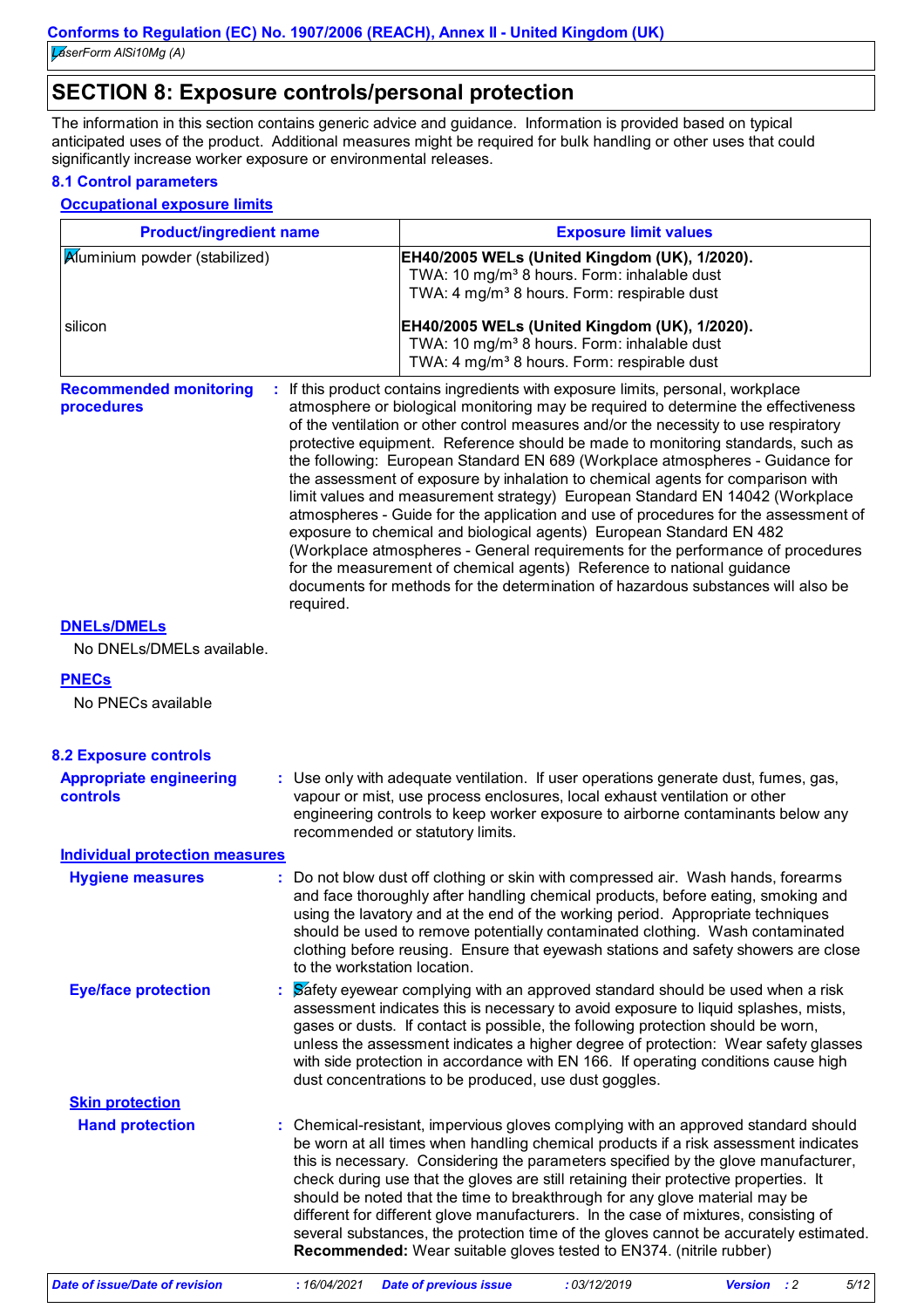|                                           | <b>SECTION 8: Exposure controls/personal protection</b>                                                                                                                                                                                                                                                                                          |
|-------------------------------------------|--------------------------------------------------------------------------------------------------------------------------------------------------------------------------------------------------------------------------------------------------------------------------------------------------------------------------------------------------|
| <b>Body protection</b>                    | : Personal protective equipment for the body should be selected based on the task<br>being performed and the risks involved and should be approved by a specialist<br>before handling this product.<br>For the greatest protection from static discharges, clothing should include anti-static<br>overalls, boots and gloves.                    |
| <b>Other skin protection</b>              | : Appropriate footwear and any additional skin protection measures should be<br>selected based on the task being performed and the risks involved and should be<br>approved by a specialist before handling this product.                                                                                                                        |
| <b>Respiratory protection</b>             | : Based on the hazard and potential for exposure, select a respirator that meets the<br>appropriate standard or certification. Respirators must be used according to a<br>respiratory protection program to ensure proper fitting, training, and other important<br>aspects of use.<br>Recommended: Filtering half-face mask (DIN EN 149); FFP3. |
| <b>Environmental exposure</b><br>controls | Emissions from ventilation or work process equipment should be checked to ensure<br>÷.<br>they comply with the requirements of environmental protection legislation. In some<br>cases, fume scrubbers, filters or engineering modifications to the process equipment<br>will be necessary to reduce emissions to acceptable levels.              |

## **SECTION 9: Physical and chemical properties**

| 9.1 Information on basic physical and chemical properties    |   |                                                                                                            |
|--------------------------------------------------------------|---|------------------------------------------------------------------------------------------------------------|
| <b>Appearance</b>                                            |   |                                                                                                            |
| <b>Physical state</b>                                        |   | : Solid. [Powder. particle size: 100% <100 µm]                                                             |
| <b>Colour</b>                                                |   | Silver. Grey.                                                                                              |
| <b>Odour</b>                                                 | ÷ | Odourless.                                                                                                 |
| <b>Odour threshold</b>                                       |   | : Not applicable.                                                                                          |
| pH                                                           |   | Not applicable.                                                                                            |
| <b>Melting point/freezing point</b>                          |   | 570 to 660°C                                                                                               |
| Initial boiling point and boiling<br>range                   |   | : Not available.                                                                                           |
| <b>Flash point</b>                                           | ÷ | Not available.                                                                                             |
| <b>Evaporation rate</b>                                      |   | : Not available.                                                                                           |
| <b>Flammability (solid, gas)</b>                             |   | $:$ Flammable.                                                                                             |
| <b>Upper/lower flammability or</b><br>explosive limits       |   | : Lower: 30 $g/m3$ (minimum explosive concentration of dust)                                               |
| <b>Vapour pressure</b>                                       |   | Not available.                                                                                             |
| <b>Vapour density</b>                                        |   | Not available.                                                                                             |
| <b>Relative density</b>                                      |   | : Not available.                                                                                           |
| <b>Density</b>                                               |   | $: 2.5$ to 2.7 g/cm <sup>3</sup> (Al alloy)<br>0.7 to 1.5 g/cm <sup>3</sup> (Bulk density: powder)         |
| <b>Solubility(ies)</b>                                       |   | : Not available.                                                                                           |
| <b>Solubility in water</b>                                   |   | : Insoluble.                                                                                               |
| Partition coefficient: n-octanol/ : Not applicable.<br>water |   |                                                                                                            |
| <b>Auto-ignition temperature</b>                             |   | : Minimum cloud ignition temperature $(^{\circ}C)$ : >600<br>Minimum layer ignition temperature (°C): >400 |
| <b>Decomposition temperature</b>                             |   | : Not applicable.                                                                                          |
| <b>Viscosity</b>                                             |   | : Not applicable.                                                                                          |
| <b>Explosive properties</b>                                  |   | May form explosible dust-air mixture if dispersed.                                                         |
|                                                              |   | Kst Value: 103 bar m/s - Class ST1<br>Minimum ignition energy (mJ): 1000 to 10000                          |
| <b>Oxidising properties</b>                                  |   | : Not available.                                                                                           |
| 9.2 Other information                                        |   |                                                                                                            |
| No additional information.                                   |   |                                                                                                            |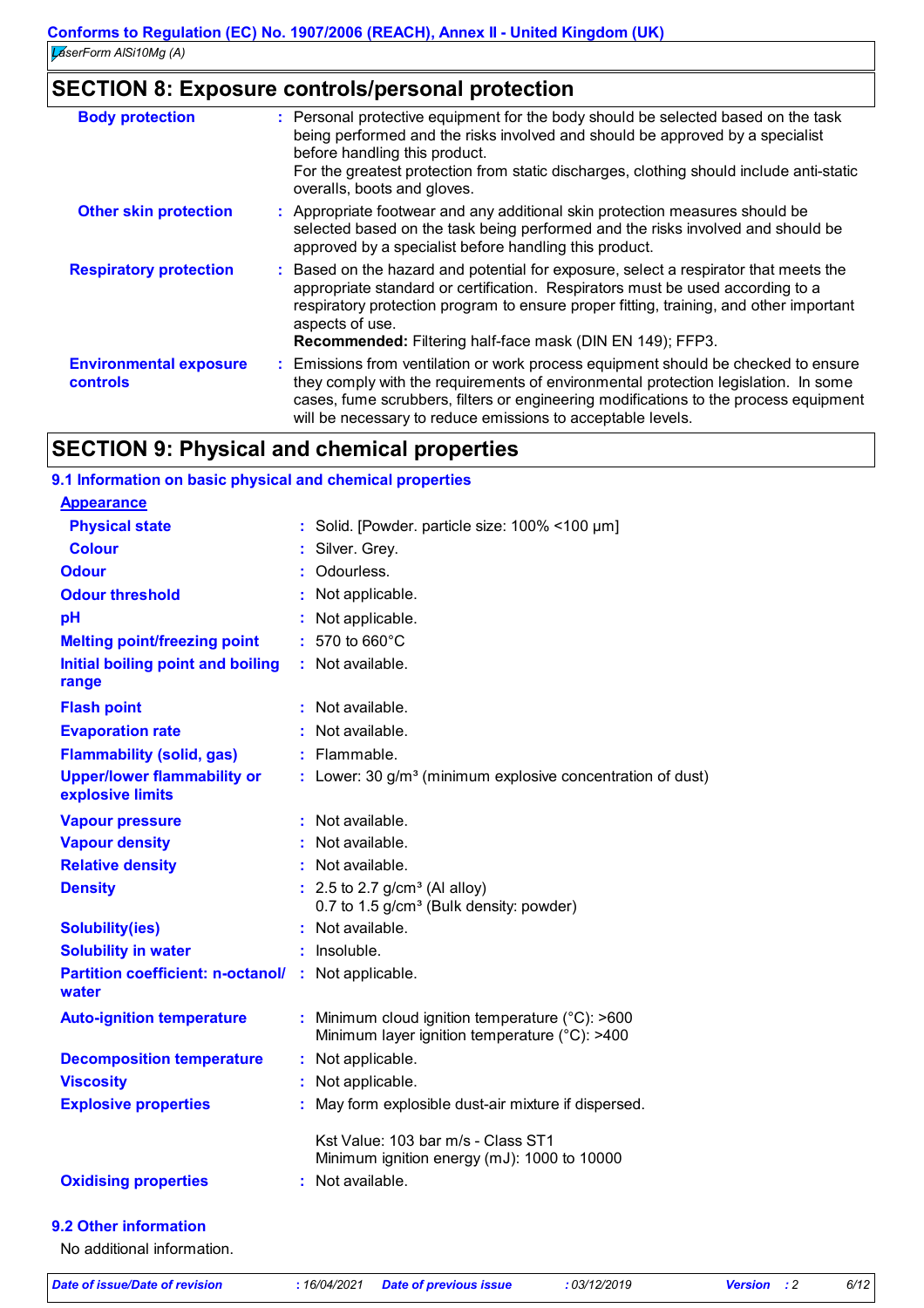| <b>SECTION 10: Stability and reactivity</b>       |                                                                                                                                                                                                                   |  |
|---------------------------------------------------|-------------------------------------------------------------------------------------------------------------------------------------------------------------------------------------------------------------------|--|
| <b>10.1 Reactivity</b>                            | : Under normal conditions of storage and use, hazardous reactions will not occur.                                                                                                                                 |  |
| <b>10.2 Chemical stability</b>                    | : The product is stable.                                                                                                                                                                                          |  |
| <b>10.3 Possibility of</b><br>hazardous reactions | : Evolves hydrogen on contact with water. Keep away from the following materials to<br>prevent strong exothermic reactions: Strong oxidising materials. Fine dust clouds may<br>form explosive mixtures with air. |  |
| <b>10.4 Conditions to avoid</b>                   | : Keep away from water or moist air. Keep away from heat, sparks and flame. Avoid<br>dust generation. Avoid static electrical charge.                                                                             |  |
| 10.5 Incompatible materials                       | : Reactive or incompatible with the following materials: water, alcohols, amines, alkalis,<br>acids, oxidising materials, halogenated hydrocarbons, combustible materials.                                        |  |
| <b>10.6 Hazardous</b><br>decomposition products   | : Under normal conditions of storage and use, hazardous decomposition products<br>should not be produced.<br>Contact with water liberates extremely flammable gases. Hydrogen source. [<1 L/(kg<br>h)]            |  |
|                                                   | والمستحمد والمتساوي والمستحدث                                                                                                                                                                                     |  |

## **SECTION 11: Toxicological information**

### **11.1 Information on toxicological effects**

### **Acute toxicity**

| <b>Product/ingredient</b><br>name | <b>Result</b>                              | <b>Species</b> | <b>Dose</b>          | <b>Exposure</b> | <b>Remarks</b>   |
|-----------------------------------|--------------------------------------------|----------------|----------------------|-----------------|------------------|
| Aluminium powder<br>(stabilized)  | <b>LC50 Inhalation Dusts</b><br>and mists  | Rat            | >0.888 mg/l          | 4 hours         | Mortality: None. |
|                                   | LD50 Oral                                  | Rat            | >2000 mg/kg          |                 | Mortality: None. |
|                                   | <b>NOAEC Inhalation Dusts</b><br>and mists | Rat            | 10 mg/m <sup>3</sup> | 4 hours         | ٠                |

**Conclusion/Summary :** Based on available data, the classification criteria are not met.

## **Acute toxicity estimates**

Not available.

| <b>Irritation/Corrosion</b>                             |                                                           |
|---------------------------------------------------------|-----------------------------------------------------------|
| <b>Conclusion/Summary</b>                               | $:$ Not available.                                        |
| <b>Sensitisation</b>                                    |                                                           |
| <b>Conclusion/Summary</b>                               | : Not available.                                          |
| <b>Mutagenicity</b>                                     |                                                           |
| <b>Conclusion/Summary</b>                               | : Not available.                                          |
| <b>Carcinogenicity</b>                                  |                                                           |
| <b>Conclusion/Summary</b>                               | $:$ Not available.                                        |
| <b>Reproductive toxicity</b>                            |                                                           |
| <b>Conclusion/Summary</b>                               | : Not available.                                          |
| <b>Teratogenicity</b>                                   |                                                           |
| <b>Conclusion/Summary</b>                               | $:$ Not available.                                        |
| <b>Specific target organ toxicity (single exposure)</b> |                                                           |
| Not available.                                          |                                                           |
|                                                         | <b>Specific target organ toxicity (repeated exposure)</b> |
| Not available.                                          |                                                           |
| .                                                       |                                                           |

### **Aspiration hazard**

Not available.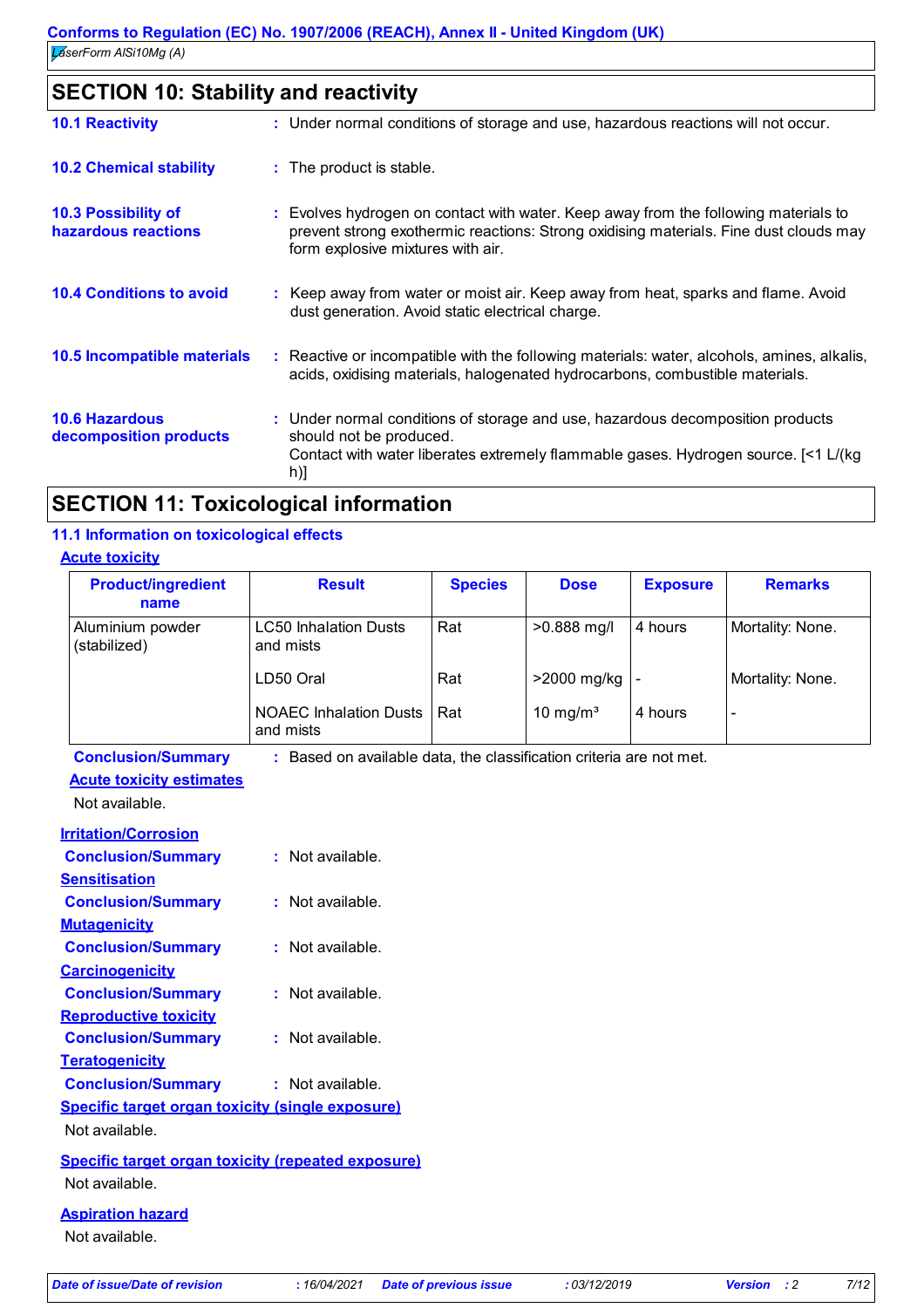## **SECTION 11: Toxicological information**

| <b>Information on likely routes : Not available.</b><br>of exposure |                                                                                                                                             |
|---------------------------------------------------------------------|---------------------------------------------------------------------------------------------------------------------------------------------|
| <b>Potential acute health effects</b>                               |                                                                                                                                             |
| <b>Eye contact</b>                                                  | : Exposure to airborne concentrations above statutory or recommended exposure<br>limits may cause irritation of the eyes.                   |
| <b>Inhalation</b>                                                   | : Exposure to airborne concentrations above statutory or recommended exposure<br>limits may cause irritation of the nose, throat and lungs. |
| <b>Skin contact</b>                                                 | : No known significant effects or critical hazards.                                                                                         |
| <b>Ingestion</b>                                                    | : No known significant effects or critical hazards.                                                                                         |
|                                                                     | <b>Symptoms related to the physical, chemical and toxicological characteristics</b>                                                         |
| <b>Eye contact</b>                                                  | : Adverse symptoms may include the following:<br><i>irritation</i><br>redness                                                               |
| <b>Inhalation</b>                                                   | : Adverse symptoms may include the following:<br>respiratory tract irritation<br>coughing                                                   |
| <b>Skin contact</b>                                                 | : No specific data.                                                                                                                         |
| <b>Ingestion</b>                                                    | : No specific data.                                                                                                                         |
|                                                                     | Delayed and immediate effects as well as chronic effects from short and long-term exposure                                                  |
| <b>Short term exposure</b>                                          |                                                                                                                                             |
| <b>Potential immediate</b><br>effects                               | : Not available.                                                                                                                            |
| <b>Potential delayed effects</b>                                    | : Not available.                                                                                                                            |
| <b>Long term exposure</b>                                           |                                                                                                                                             |
| <b>Potential immediate</b><br>effects                               | : Not available.                                                                                                                            |
| <b>Potential delayed effects</b>                                    | : Not available.                                                                                                                            |
| <b>Potential chronic health effects</b>                             |                                                                                                                                             |
| Not available.                                                      |                                                                                                                                             |
| <b>Conclusion/Summary</b>                                           | : Not available.                                                                                                                            |
| <b>General</b>                                                      | : Repeated or prolonged inhalation of dust may lead to chronic respiratory irritation.                                                      |
| <b>Carcinogenicity</b>                                              | : No known significant effects or critical hazards.                                                                                         |
| <b>Mutagenicity</b>                                                 | : No known significant effects or critical hazards.                                                                                         |
| <b>Reproductive toxicity</b>                                        | : No known significant effects or critical hazards.                                                                                         |
| <b>Other information</b>                                            | : Not available.                                                                                                                            |

## **SECTION 12: Ecological information**

| <b>12.1 Toxicity</b>      |                  |  |
|---------------------------|------------------|--|
| <b>Conclusion/Summary</b> | : Not available. |  |
|                           |                  |  |

### **12.2 Persistence and degradability**

**Conclusion/Summary :** The methods for determining the biological degradability are not applicable to inorganic substances.

### **12.3 Bioaccumulative potential**

Not available.

### **12.4 Mobility in soil**

|  | Date of issue/Date of revision |
|--|--------------------------------|
|  |                                |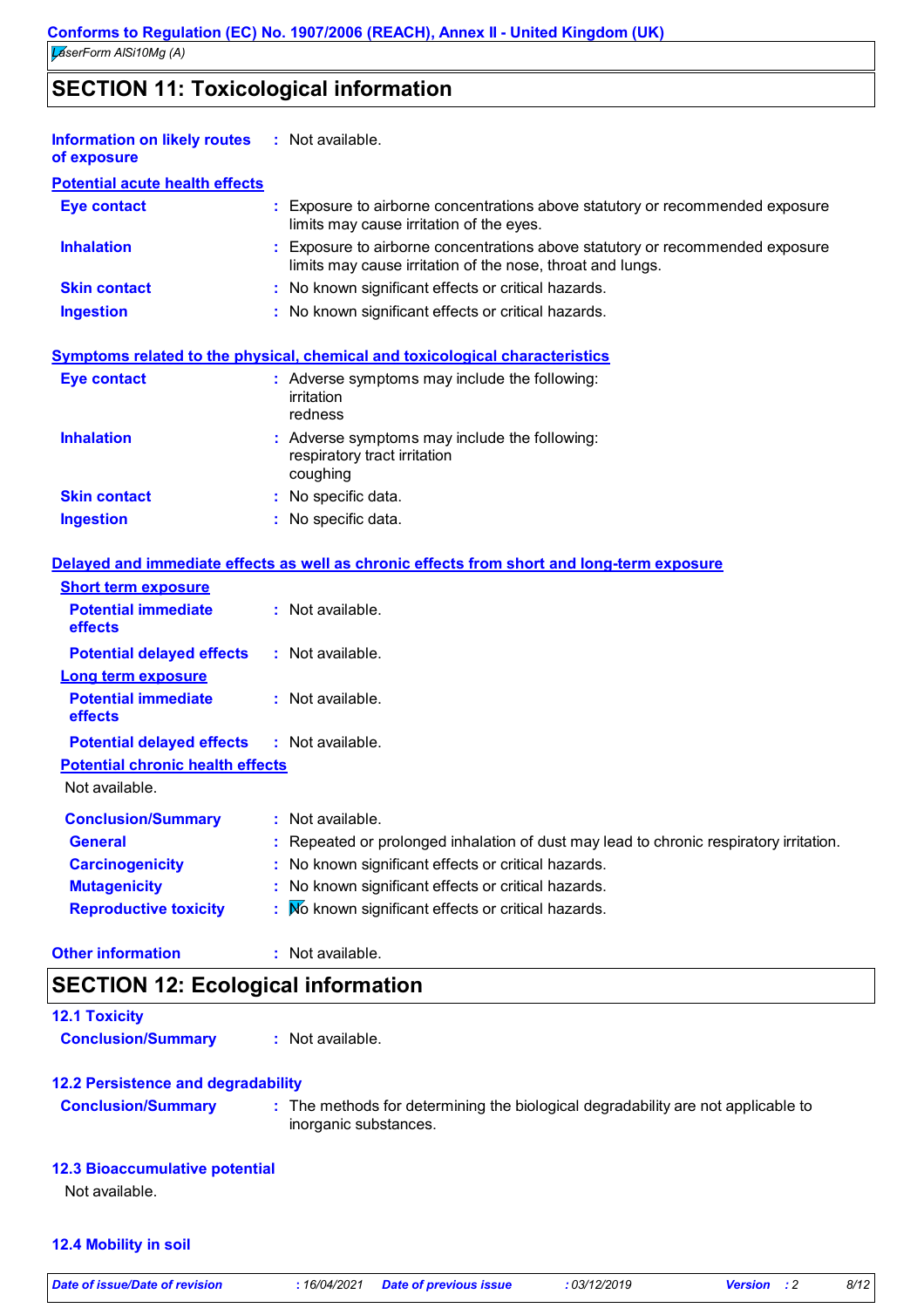## **SECTION 12: Ecological information**

| <b>Soil/water partition</b><br>coefficient $(K_{oc})$ | $:$ Not available. |
|-------------------------------------------------------|--------------------|
| <b>Mobility</b>                                       | $:$ Not available. |

### **12.5 Results of PBT and vPvB assessment**

This mixture does not contain any substances that are assessed to be a PBT or a vPvB.

**12.6 Other adverse effects** : No known significant effects or critical hazards.

## **SECTION 13: Disposal considerations**

The information in this section contains generic advice and guidance.

### **13.1 Waste treatment methods**

| <b>Product</b>             |                                                                                                                                                                                                                                                                                                                                                                                                                                                                                                                                                     |
|----------------------------|-----------------------------------------------------------------------------------------------------------------------------------------------------------------------------------------------------------------------------------------------------------------------------------------------------------------------------------------------------------------------------------------------------------------------------------------------------------------------------------------------------------------------------------------------------|
| <b>Methods of disposal</b> | : The generation of waste should be avoided or minimised wherever possible.<br>Disposal of this product, solutions and any by-products should at all times comply<br>with the requirements of environmental protection and waste disposal legislation and<br>any regional local authority requirements. Dispose of surplus and non-recyclable<br>products via a licensed waste disposal contractor. Waste should not be disposed of<br>untreated to the sewer unless fully compliant with the requirements of all authorities<br>with jurisdiction. |
|                            | The allocation of waste identity numbers/waste descriptions must be carried out<br>according to the EWC, specific to the industry and process.                                                                                                                                                                                                                                                                                                                                                                                                      |
| <b>Hazardous waste</b>     | : The classification of the product may meet the criteria for a hazardous waste.                                                                                                                                                                                                                                                                                                                                                                                                                                                                    |
| <b>Packaging</b>           |                                                                                                                                                                                                                                                                                                                                                                                                                                                                                                                                                     |
| <b>Methods of disposal</b> | : The generation of waste should be avoided or minimised wherever possible. Waste<br>packaging should be recycled. Incineration or landfill should only be considered<br>when recycling is not feasible.                                                                                                                                                                                                                                                                                                                                            |
| <b>Special precautions</b> | : This material and its container must be disposed of in a safe way. Empty containers<br>or liners may retain some product residues. Avoid dispersal of spilt material and<br>runoff and contact with soil, waterways, drains and sewers.                                                                                                                                                                                                                                                                                                           |

## **SECTION 14: Transport information**

|                                           | <b>ADR/RID</b> | <b>ADN</b>     | <b>IMDG</b>          | <b>IATA</b>    |
|-------------------------------------------|----------------|----------------|----------------------|----------------|
| 14.1 UN number                            | Not regulated. | Not regulated. | Not regulated.       | Not regulated. |
| 14.2 UN proper<br>shipping name           | ۰              |                | ٠                    |                |
| <b>14.3 Transport</b><br>hazard class(es) | ۰              |                |                      |                |
| <b>Label</b>                              |                |                |                      |                |
| <b>14.4 Packing group</b>                 | ۰              |                |                      | ۰              |
| <b>14.5 Environmental</b><br>hazards      | No.            | No.            | Marine Pollutant: No | No.            |

**14.6 Special precautions for user**

**Transport within user's premises:** always transport in closed containers that are **:** upright and secure. Ensure that persons transporting the product know what to do in the event of an accident or spillage.

**14.7 Transport in bulk according to IMO instruments**

**:** Not applicable.

*Date of issue/Date of revision* **:** *16/04/2021 Date of previous issue : 03/12/2019 Version : 2 9/12*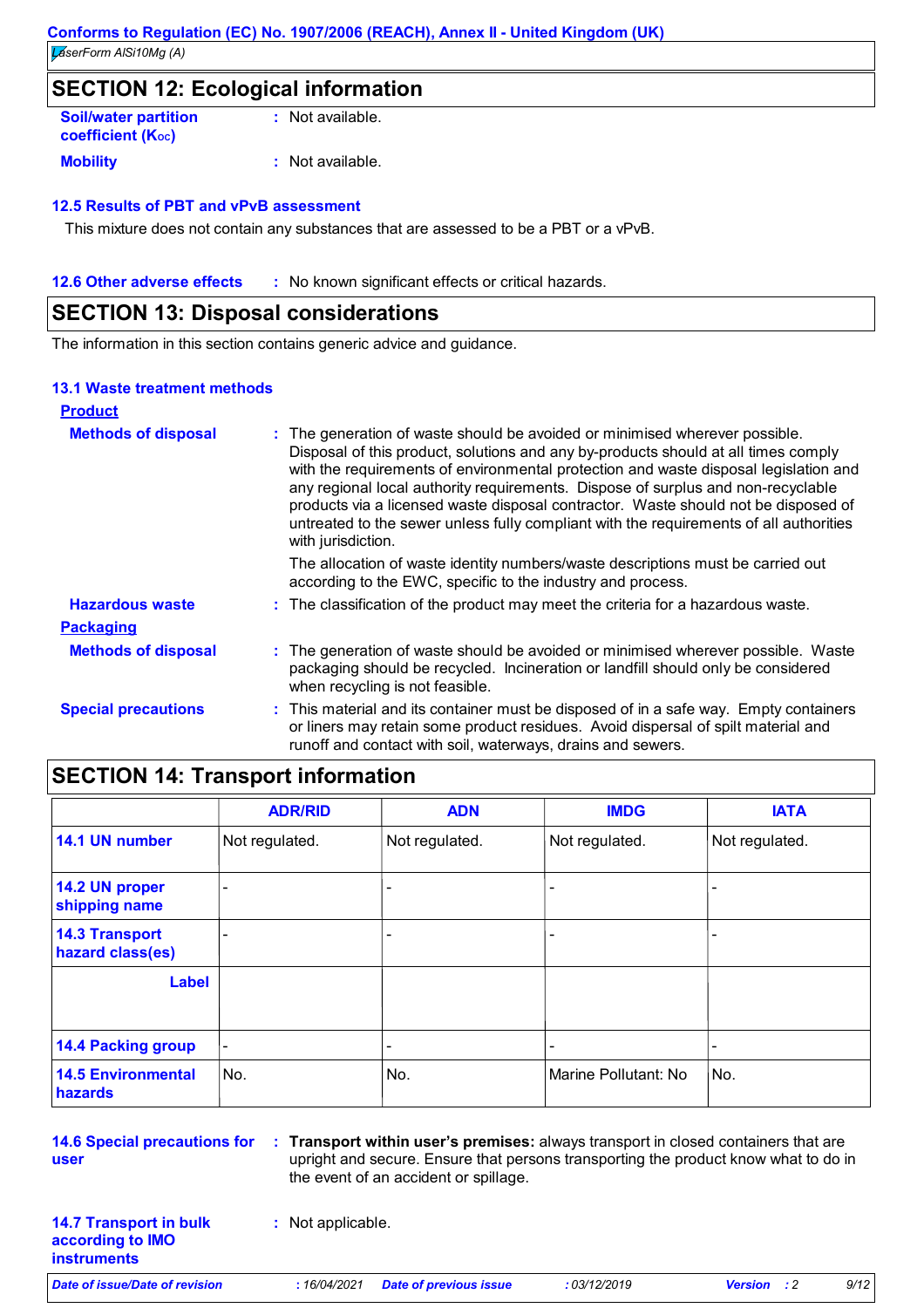## **SECTION 15: Regulatory information**

|                                                                           | 15.1 Safety, health and environmental regulations/legislation specific for the substance or mixture |
|---------------------------------------------------------------------------|-----------------------------------------------------------------------------------------------------|
| EU Regulation (EC) No. 1907/2006 (REACH)                                  |                                                                                                     |
|                                                                           | <b>Annex XIV - List of substances subject to authorisation</b>                                      |
| <b>Annex XIV</b>                                                          |                                                                                                     |
| None of the components are listed.                                        |                                                                                                     |
| <b>Substances of very high concern</b>                                    |                                                                                                     |
| None of the components are listed.                                        |                                                                                                     |
| <b>Annex XVII - Restrictions : Not applicable.</b><br>on the manufacture, |                                                                                                     |
| placing on the market and                                                 |                                                                                                     |
| use of certain dangerous                                                  |                                                                                                     |
| substances, mixtures and<br><b>articles</b>                               |                                                                                                     |
| <b>Other EU regulations</b>                                               |                                                                                                     |
| <b>Industrial emissions</b>                                               | : Listed.                                                                                           |
| (integrated pollution                                                     |                                                                                                     |
| prevention and control) -                                                 |                                                                                                     |
| Air                                                                       | : Listed                                                                                            |
| <b>Industrial emissions</b><br>(integrated pollution                      |                                                                                                     |
| prevention and control) -                                                 |                                                                                                     |
| <b>Water</b>                                                              |                                                                                                     |
| Ozone depleting substances (1005/2009/EU)                                 |                                                                                                     |
| Not listed.                                                               |                                                                                                     |
| <b>Prior Informed Consent (PIC) (649/2012/EU)</b>                         |                                                                                                     |
| Not listed.                                                               |                                                                                                     |
| <b>Seveso Directive</b>                                                   |                                                                                                     |
| This product is not controlled under the Seveso Directive.                |                                                                                                     |
| <b>National regulations</b>                                               |                                                                                                     |
| <b>International requlations</b>                                          |                                                                                                     |
|                                                                           | <b>Chemical Weapon Convention List Schedules I, II &amp; III Chemicals</b>                          |
| Not listed.                                                               |                                                                                                     |
| <b>Montreal Protocol</b>                                                  |                                                                                                     |
| Not listed.                                                               |                                                                                                     |
| <b>Stockholm Convention on Persistent Organic Pollutants</b>              |                                                                                                     |
| Not listed.                                                               |                                                                                                     |
| <b>Rotterdam Convention on Prior Informed Consent (PIC)</b>               |                                                                                                     |
| Not listed.                                                               |                                                                                                     |
| <b>UNECE Aarhus Protocol on POPs and Heavy Metals</b>                     |                                                                                                     |
| Not listed.                                                               |                                                                                                     |
|                                                                           |                                                                                                     |
| <b>Inventory list</b>                                                     |                                                                                                     |
| <b>Australia inventory (AICS)</b>                                         | : All components are listed or exempted.                                                            |
| <b>Canada</b><br><b>China</b>                                             | All components are listed or exempted.                                                              |
| <b>Europe</b>                                                             | All components are listed or exempted.<br>All components are listed or exempted.                    |
| <b>New Zealand</b>                                                        | All components are listed or exempted.                                                              |
| <b>Philippines</b>                                                        | All components are listed or exempted.                                                              |
| <b>Republic of Korea</b>                                                  | All components are listed or exempted.                                                              |
| <b>Taiwan</b>                                                             | All components are listed or exempted.                                                              |
| <b>Turkey</b>                                                             | : All components are listed or exempted.                                                            |
|                                                                           |                                                                                                     |

*Date of issue/Date of revision* **:** *16/04/2021 Date of previous issue : 03/12/2019 Version : 2 10/12*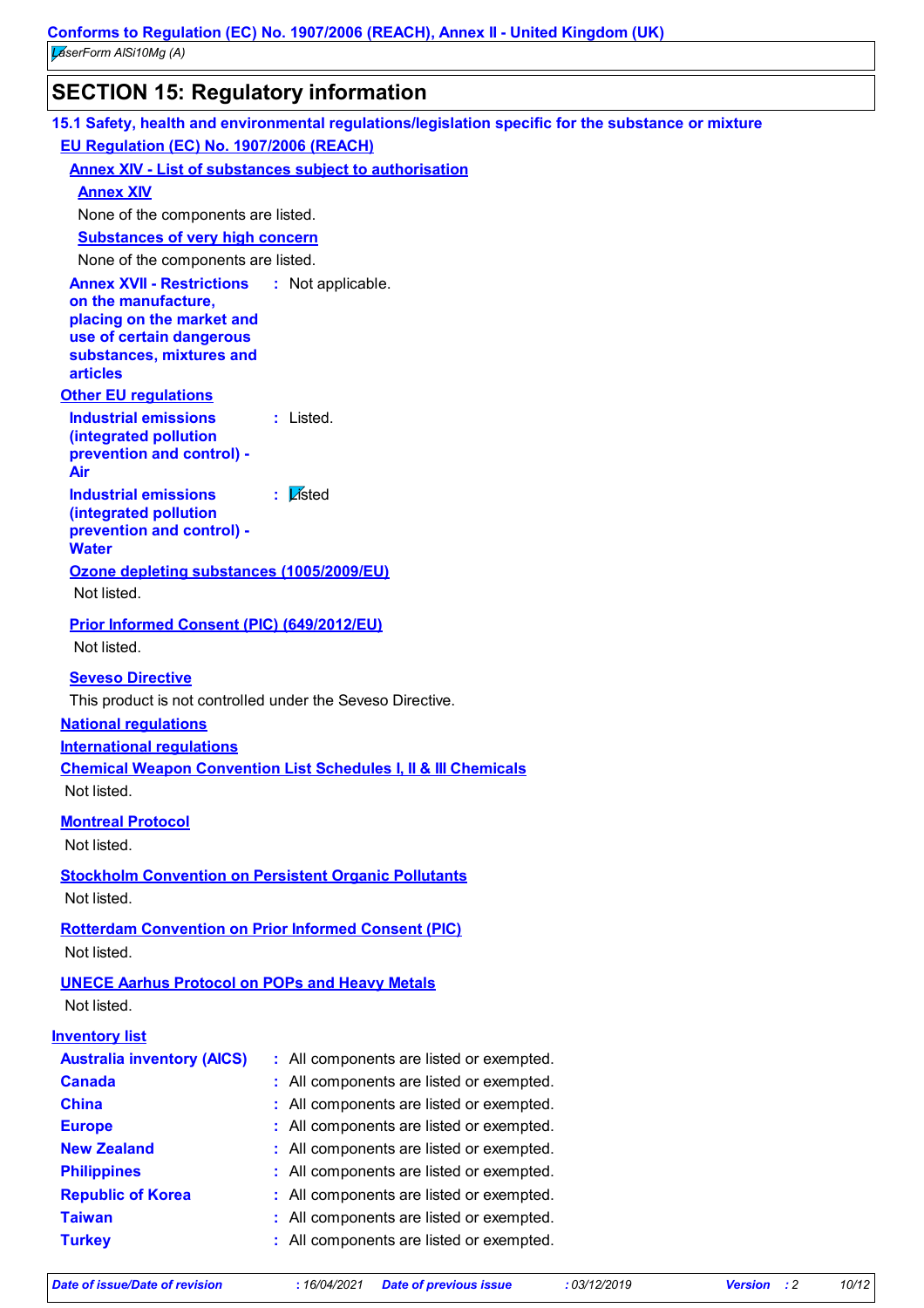| <b>SECTION 15: Regulatory information</b> |                                                                |  |
|-------------------------------------------|----------------------------------------------------------------|--|
| <b>United States</b>                      | $\mathbf{R}$ All components are active or exempted.            |  |
| <b>Viet Nam</b>                           | $\frac{1}{2}$ $\frac{1}{2}$ Components are listed or exempted. |  |
| <b>15.2 Chemical safety</b><br>assessment | : Not applicable.                                              |  |

## **SECTION 16: Other information**

| $\nabla$ Indicates information that has changed from previously issued version.                                                                                                                                                                                                                                                                                                                                                                                                                                                                                                                                                                                                                                                                                                                                                                                                                                                                                                                                                                                                                                                                                                                                                                        |
|--------------------------------------------------------------------------------------------------------------------------------------------------------------------------------------------------------------------------------------------------------------------------------------------------------------------------------------------------------------------------------------------------------------------------------------------------------------------------------------------------------------------------------------------------------------------------------------------------------------------------------------------------------------------------------------------------------------------------------------------------------------------------------------------------------------------------------------------------------------------------------------------------------------------------------------------------------------------------------------------------------------------------------------------------------------------------------------------------------------------------------------------------------------------------------------------------------------------------------------------------------|
| Abbreviations and acronyms : ADN = European Provisions concerning the International Carriage of Dangerous<br>Goods by Inland Waterway<br>ADR = The European Agreement concerning the International Carriage of<br>Dangerous Goods by Road<br>ATE = Acute Toxicity Estimate<br><b>BCF</b> = Bioconcentration Factor<br>CLP = Classification, Labelling and Packaging Regulation [Regulation (EC) No.<br>1272/2008]<br>DMEL = Derived Minimal Effect Level<br>DNEL = Derived No Effect Level<br>EUH statement = CLP-specific Hazard statement<br>EWC = European Waste Catalogue<br>IATA = International Air Transport Association<br>IBC = Intermediate Bulk Container<br><b>IMDG</b> = International Maritime Dangerous Goods<br>LogPow = logarithm of the octanol/water partition coefficient<br>MARPOL = International Convention for the Prevention of Pollution From Ships, 1973<br>as modified by the Protocol of 1978. ("Marpol" = marine pollution)<br>$N/A = Not available$<br>PBT = Persistent, Bioaccumulative and Toxic<br><b>PNEC = Predicted No Effect Concentration</b><br>RID = The Regulations concerning the International Carriage of Dangerous Goods by<br>Rail<br><b>RRN = REACH Registration Number</b><br>SGG = Segregation Group |
| vPvB = Very Persistent and Very Bioaccumulative<br><b>Dreadura used to derive the eleccification seconding to Dequistion (EC) No. 4979/9000 [CLDICHO]</b>                                                                                                                                                                                                                                                                                                                                                                                                                                                                                                                                                                                                                                                                                                                                                                                                                                                                                                                                                                                                                                                                                              |

**Procedure used to derive the classification according to Regulation (EC) No. 1272/2008 [CLP/GHS]**

| <b>Classification</b> | <b>Justification</b> |
|-----------------------|----------------------|
| Not classified.       |                      |

### **Full text of abbreviated H statements**

| H <sub>228</sub><br>H <sub>261</sub>          |                | Flammable solid.<br>In contact with water releases flammable gases.                                                              |  |
|-----------------------------------------------|----------------|----------------------------------------------------------------------------------------------------------------------------------|--|
| <b>Full text of classifications [CLP/GHS]</b> |                |                                                                                                                                  |  |
| Mam. Sol. 1<br>l Water-react. 2               |                | <b>FLAMMABLE SOLIDS - Category 1</b><br>SUBSTANCES AND MIXTURES WHICH IN CONTACT WITH<br>WATER EMIT FLAMMABLE GASES - Category 2 |  |
| <b>Date of printing</b>                       | : 16/04/2021   |                                                                                                                                  |  |
| Date of issue/Date of<br><b>revision</b>      | : 16/04/2021   |                                                                                                                                  |  |
| Date of previous issue                        | : 03/12/2019   |                                                                                                                                  |  |
| <b>Version</b>                                | $\therefore$ 2 |                                                                                                                                  |  |
|                                               |                |                                                                                                                                  |  |

### **Notice to reader**

**To the best of our knowledge, the information contained herein is accurate. However, neither the above-named supplier, nor any of its subsidiaries, assumes any liability whatsoever for the accuracy or completeness of the information contained herein.**

**Final determination of suitability of any material is the sole responsibility of the user. All materials may present unknown hazards and should be used with caution. Although certain hazards are described herein, we cannot guarantee that these are the only hazards that exist.**